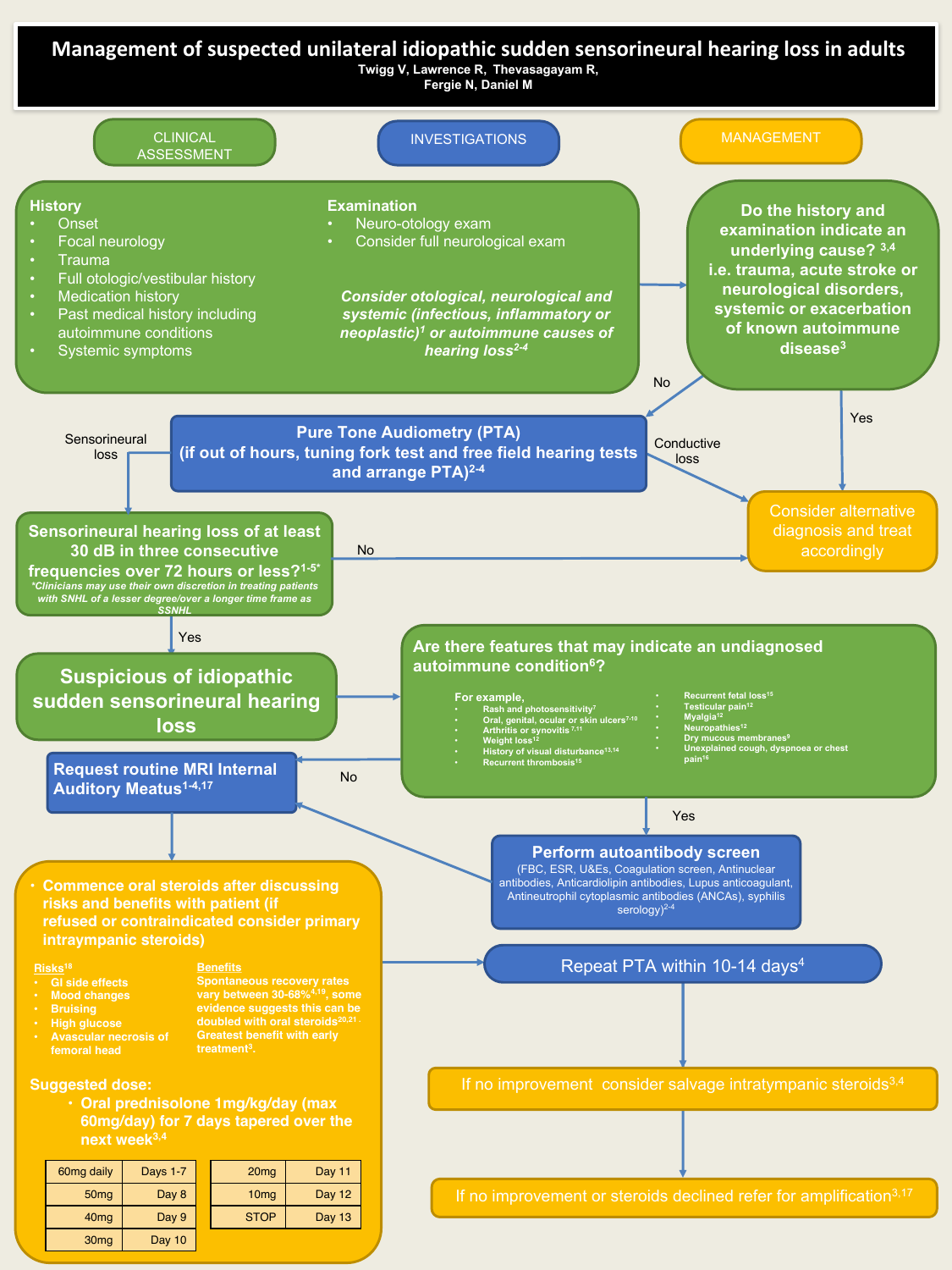## **References**

- (1) Chau JK, Lin JRJ, Atashband S, et al. Systematic review of the evidence for the etiology of adult sudden sensorineural hearing loss. *Laryngoscope* 2010; 120(5):1011-21.
- (2) Schreiber BE, Agrup C, Haskard DO, et al. Sudden sensorineural hearing loss. *Lancet* 2010;375:1203–1211
- (3) Stachler RJ, Chandrasekhar SS, Archer SM, et al. Clinical practice guideline sudden hearing loss. *Otolaryngol Head Neck Surg*  2012;146(S3):S1–S35
- (4) Lawrence R, Thevasagayam R. Controversies in the management of sudden sensorineural hearing loss: an evidence-based review. *Clin Otolaryngol* 2015;40:176–182
- (5) National Institute of Deafness and Communication Disorders. *Sudden deafness* 2000. Available at: https://www.nidcd.nih.gov/health/sudden-deafness [Accessed 15th June 2018]
- (6) Rossini BAA, Penido NdO, Munhoz MSL, et al. Sudden Sensorineural Hearing Loss and Autoimmune Systemic Diseases. Int Arch Otorhinolaryngol 2017;21:213–223.
- (7) Hochberg MC. Updating the American College of Rheumatology revised criteria for the classification of systemic lupus erythematosus. *Arthritis Rheum* 1997;40(9):1725.
- (8) Leavitt RY, Fauci AS, Bloch DA, et al. The American College of Rheumatology 1990 criteria for the classification of Wegener's granulomatosis. *Arthritis Rheum* 1990;33:1101-7
- (9) Shiboski CH, Shiboski SC, Seror R, et al. 2016 American College of Rheumatology/European League Against Rheumatism Classification Criteria for Primary Sjogren's Syndrome: A Consensus and Data-Driven Methodology Involving Three International Patient Cohorts. *Arthritis Rheumatol* 2017 Jan;69(1):35-45.
- (10) International Study Group for Behcet's Disease. Criteria for diagnosis of Behcet's disease. *Lancet*. 1990 May 5;335(8697):1078-80
- (11) Aletaha D, Neogi T, Silman AJ, et al. 2010 Rheumatoid arthritis classification criteria: an American College of Rheumatology/European League Against Rheumatism collaborative initiative. *Arthritis Rheum* 2010 Sep;62(9):2569-81.
- (12) Lightfoot RW Jr, Michel BA, Bloch DA, et al. The American College of Rheumatology 1990 criteria for the classification of polyarteritis nodosa. *Arthritis Rheum* 1990; 33(8):1088-93
- (13) García-Carrasco M, Mendoza-Pinto C, Cervera R. Diagnosis and classification of Susac syndrome. *Autoimmun Rev* 2014;13(4-5):347- 50.
- (14) Tayer-Shifman OE, Ilan O, Tovi H, et al. Cogan's syndrome-clinical guidelines and novel therapeutic approaches. *Clin Rev Allergy Immunol* 2014 Aug;47(1):65-72.
- (15) Gómez-Puerta JA, Cervera R. Diagnosis and classification of the antiphospholipid syndrome. *J Autoimmun* 2014 Feb-Mar;48-49:20-5
- (16) Heinle R, Chang C. Diagnostic criteria for sarcoidosis. *Autoimmun Rev* 2014;13(4-5):383-7.